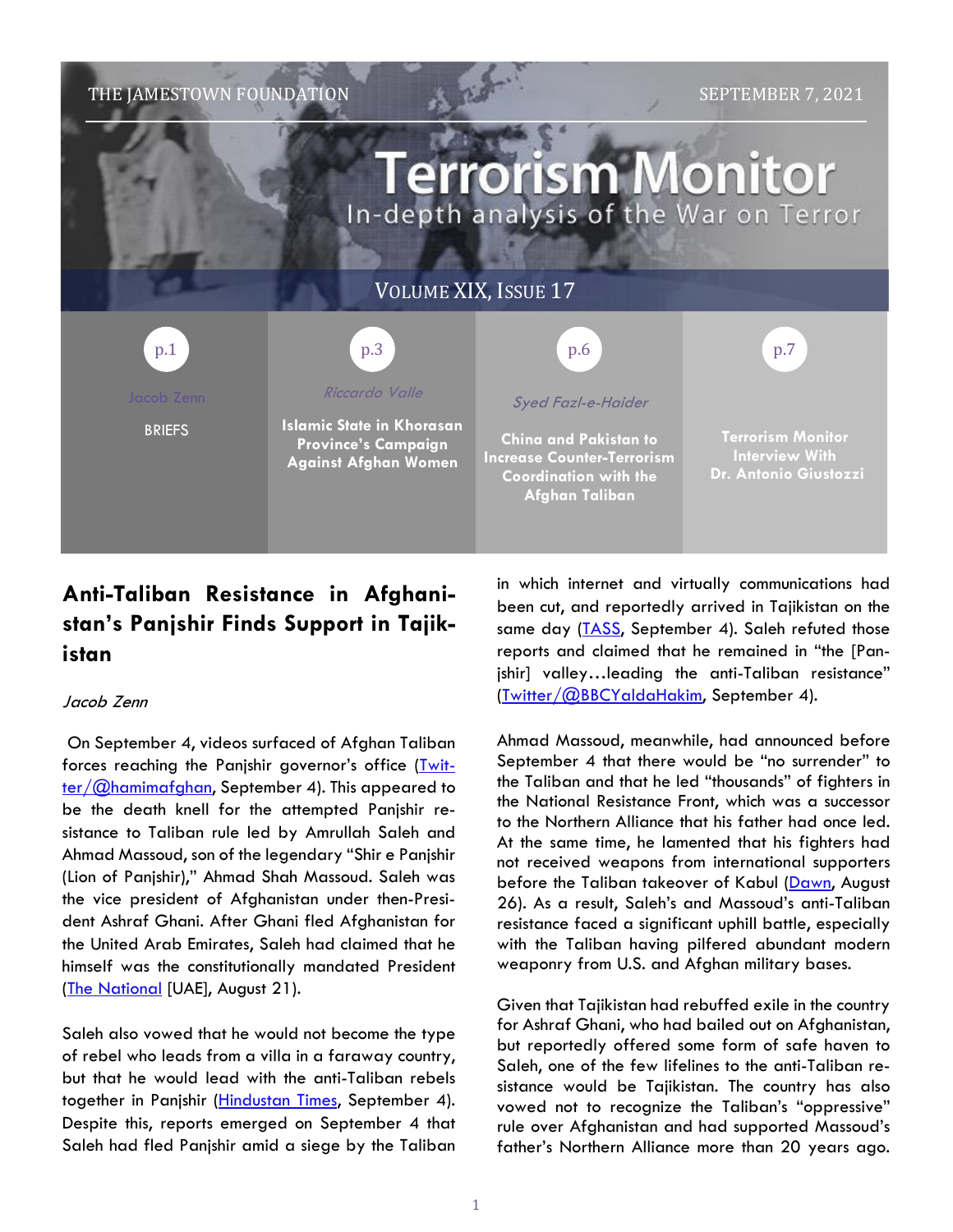Notably, Tajikistan also condemned the Taliban's mistreatment of minorities and Afghan Tajiks in particular (WIO [News,](https://www.wionews.com/world/tajikistans-red-line-on-taliban-will-not-recognise-government-formed-through-oppression-408358) August 25).

Whether Tajikistan can actually provide a "humanitarian corridor" to the Panjshir or other anti-Taliban resistance movements will likely require approval from Russia and possibly support from the United States. Tajikistan could nevertheless justify its support to the anti-Taliban resistance based on its need to repel waves of refugees into Tajikistan, which it claims it cannot afford to host ( $RFE/RL$ , September 2). Support to the anti-Taliban resistance from Tajikistan or any other stronger countries would inevitably put those countries at odds with Pakistan, which has showed its support for the Taliban government. Pakistan's Inter-Services Intelligence chief, Lt General Faiz Hameed, arrived in Kabul to meet with the Taliban on September 4, just as Panjshir was reportedly falling to the Taliban [\(tribune.com.pk,](https://tribune.com.pk/story/2318590/isi-chief-to-meet-taliban-leadership-during-kabul-visit) September 4).

Tajikistan purchased weapons from Pakistan in June as part of broader "military cooperation" [\(Dawn,](https://www.dawn.com/news/1627157) June 3). Any Tajikistani support to the anti-Taliban resistance could risk undermining its geopolitical relations with Pakistan. Nevertheless, if Saleh and Massoud cannot hold Panjshir, then any international diplomatic tensions between Tajikistan and Pakistan or other parties could be a non-issue. Tajikistan might, at most, only provide refuge to Saleh and Massoud if they resign to leading lives in exile from Taliban-ruled Afghanistan.

Jacob Zenn is the Editor of Terrorism Monitor.

## **Did the Taliban's Conquests in Afghanistan Inspire Terrorism in the United States and New Zealand?**

### Jacob Zenn

On September 4, a Sri Lankan refugee in New Zealand, Ahamed Aathil Mohamed Samsudeen, stabbed five shoppers at a supermarket in Auckland. Although New Zealand Prime Minister Jacinda Ardern stated that the attacker had been watched 24/7 since 2016 after he was found buying knives and watching Islamic State propaganda videos, this attack managed to escape authorities' preventative measures. New Zealand authorities had even attempted to revoke his refugee status in 2018, but appeals led to delays and the attacker remained in the country (NZ [Herald,](https://www.nzherald.co.nz/nz/auckland-mall-terrorist-attack-lone-wolf-isis-supporter-identified-as-sri-lankan-refugee-ahamed-aathil-mohamed-samsudeen/ZKP4IST56NJWH3SPNM5GNF7XI4/) September 4). Moreover, in 2017, he had reportedly attempted to leave New Zealand for Syria to fight with the Islamic State, but the authorities blocked his travel (Daily Mirror Online, September 4).

At the same time, the authorities could not have done much more to stop the attack itself, considering that they followed Samsudeen to the supermarket. He arrived without any weapon, but took a knife off of the supermarket's shelf to conduct the stabbings [\(Daily](https://www.dailymail.co.uk/news/article-9957273/New-Zealand-police-waited-outside-supermarket-knifeman-injured-seven-avoid-spotted.html) [Mail,](https://www.dailymail.co.uk/news/article-9957273/New-Zealand-police-waited-outside-supermarket-knifeman-injured-seven-avoid-spotted.html) September 4). There was also seemingly no motive for the attack's timing, except that it coincided with the period after the Taliban's conquest of Afghanistan. Samsudeen was deemed not to have mental health issues, which means this appears to have been an ideologically motivated attack [\(Stuff](https://www.stuff.co.nz/national/126290150/auckland-terror-attack-terrorists-beliefs-not-symptoms-of-mental-illness) [New Zealand], September 5).

A similar attack occurred in the United States on August 29 when Imran Ali Rasheed killed his Lyft driver in Garland, Texas and stole her car, then driving it to the nearby police headquarters to shoot police officers. Rasheed was killed in the resulting shoot-out [\(Fort](https://www.star-telegram.com/news/local/crime/article253837388.html) Worth [Star-Telegram,](https://www.star-telegram.com/news/local/crime/article253837388.html) August 30). Like Samsudeen, Rasheed had been investigated by local authorities in this case, the FBI—between 2010 and 2013 for supporting terrorist organizations, but had not been charged with a crime. [\(Facebook.com/Garland](https://www.facebook.com/watch/live/?v=865184414394737&ref=watch_permalink) Police [Department,](https://www.facebook.com/watch/live/?v=865184414394737&ref=watch_permalink) August 30). In the immediate aftermath of Rasheed's shooting, the FBI did not find any evidence that he was "directed" by foreign terrorist groups, but did note that he was "inspired by the rhetoric" (Dfw.cbslocal.com, August 30).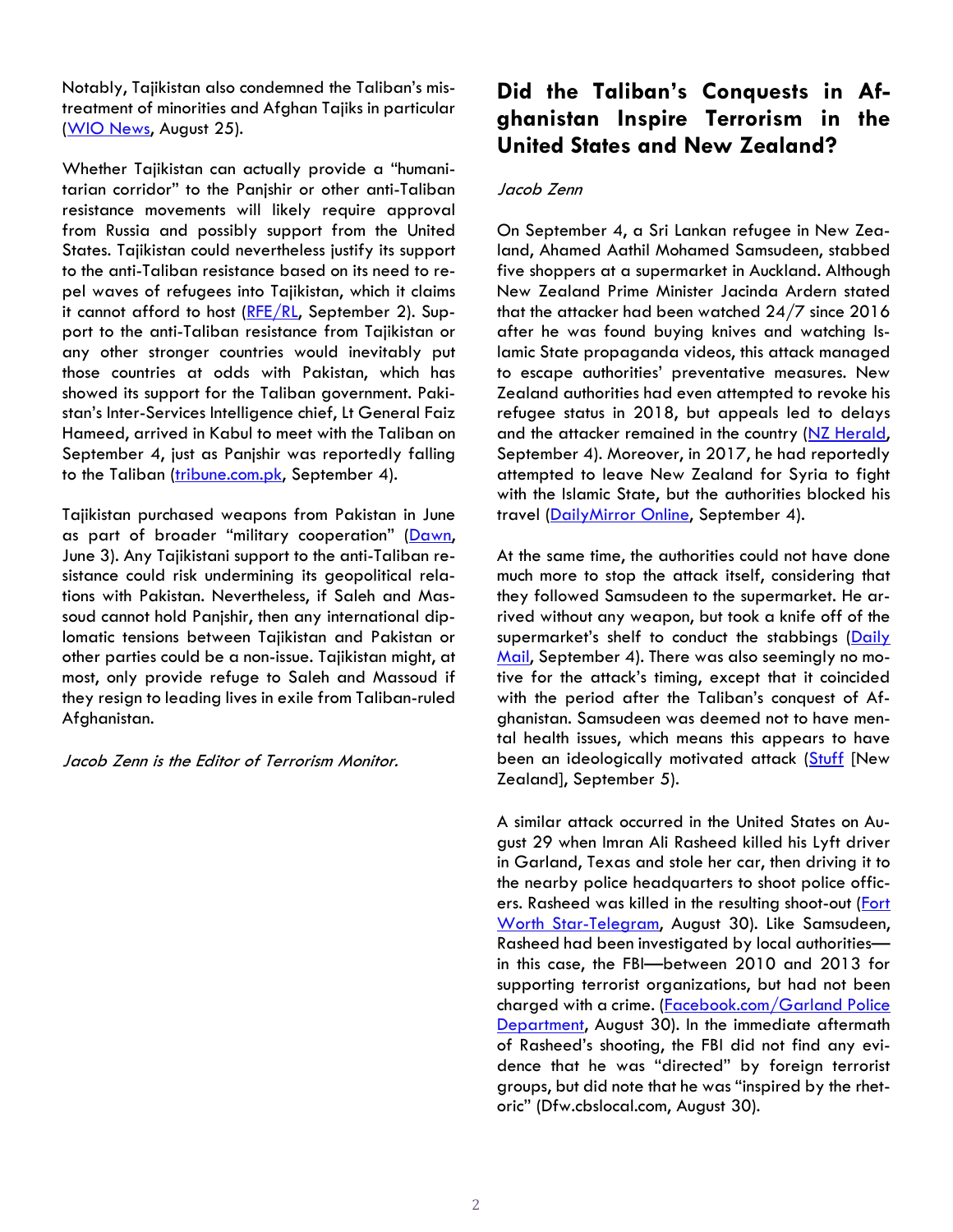These two attacks in New Zealand and Texas follow a similar pattern wherein attackers with records of supporting jihadist groups were investigated for their support of the groups, but ultimately never faced any charges. After years under watch without carrying out any attacks, they subsequently acted in the days after the Taliban's conquest of Afghanistan. While this could be a coincidence, it is possible that the Taliban's victories have inspired jihadist supporters enough that some who had little else to inspire themselves since Islamic State's downfall now have acquired newfound motivation.

Nevertheless, such "lone wolf" attack ironically run counter to the Taliban's professed disavowal of attacks against foreign targets. At the same time, al-Qaeda supporters have relished the Taliban's victory and U.S. withdrawal from Afghanistan [\(Euronews,](https://www.euronews.com/2021/08/19/taliban-takeover-could-lead-to-renewed-terror-attacks-in-europe-view) August 19). It cannot be ignored that some al-Qaeda supporters will become incentivized to launch "lone wolf" attacks in the West that the Taliban itself might disavow, but al-Qaeda would not, under inspiration—but not direction—from the Taliban's successes.

Jacob Zenn is the Editor of Terrorism Monitor.

## **Islamic State in Khorasan Province's Campaign Against Afghan Women**

### Riccardo Valle

Following the Taliban's rapid takeover of Afghanistan, local and international observers have raised concerns about the future of women in the renamed Islamic Emirate of Afghanistan. While the Taliban has a known history of oppressing women, this record is showing signs of change based upon several more recent accommodating statements from the Taliban leadership (Al [Jazeera,](https://www.aljazeera.com/news/2021/8/17/transcript-of-talibans-first-press-conference-in-kabul) August 17; [Pajhwok](https://pajhwok.com/2021/08/23/girls-can-study-up-to-higher-education-taliban-official/?utm_source=dlvr.it&utm_medium=twitter) News, August 23). The Islamic State's Khorasan Province (ISKP), in contrast, has emerged as a lethal threat to Afghan women by murdering several women and developing a specific ideology that justifies deliberately targeting women. Now, under a Taliban-led government in Afghanistan, ISKP is likely to continue its campaign against Afghan women as the group considers even their slightest involvement in public affairs to be un-Islamic.

## **ISKP's Civilian and Women Targets**

ISKP has often justified attacks against civilians as retaliation for the imprisonment of its members and government threats of extraditions. [1] Its propaganda has also repeatedly stated that democracy is an independent religion and system and that whoever embraces it is an apostate. On December 28, 2020, ISKP released a statement that explained that the group does not differentiate between the military and the civilian administration and that sometimes civilians working for the government are more culpable than soldiers, because only the former ensure the proper functioning of the whole system. [2] The ISKP sharia committee member Abu Abdulrahman Moahid, who wrote several statements for the group, has also extensively argued that civilian targets are more important than military ones and should be prioritized. [3]

Women play a central role in ISKP propaganda, both as targets of attacks and as symbols to defend. From the start of 2021 until the present, ISKP has officially claimed the targeted assassinations of six women in Afghanistan, including three journalists, one doctor, and two police members (*Jihadology*, March 4; [Ji](https://jihadology.net/2021/03/11/new-issue-of-the-islamic-states-newsletter-al-naba-277/)[hadology,](https://jihadology.net/2021/03/11/new-issue-of-the-islamic-states-newsletter-al-naba-277/) March 11; [Jihadology,](https://jihadology.net/2021/04/08/new-issue-of-the-islamic-states-newsletter-al-naba-281/) April 8; [Twit](https://twitter.com/Valle_Riccardo_/status/1406984770886766592)[ter/Valle\\_Riccardo,](https://twitter.com/Valle_Riccardo_/status/1406984770886766592) June 21). One of the first female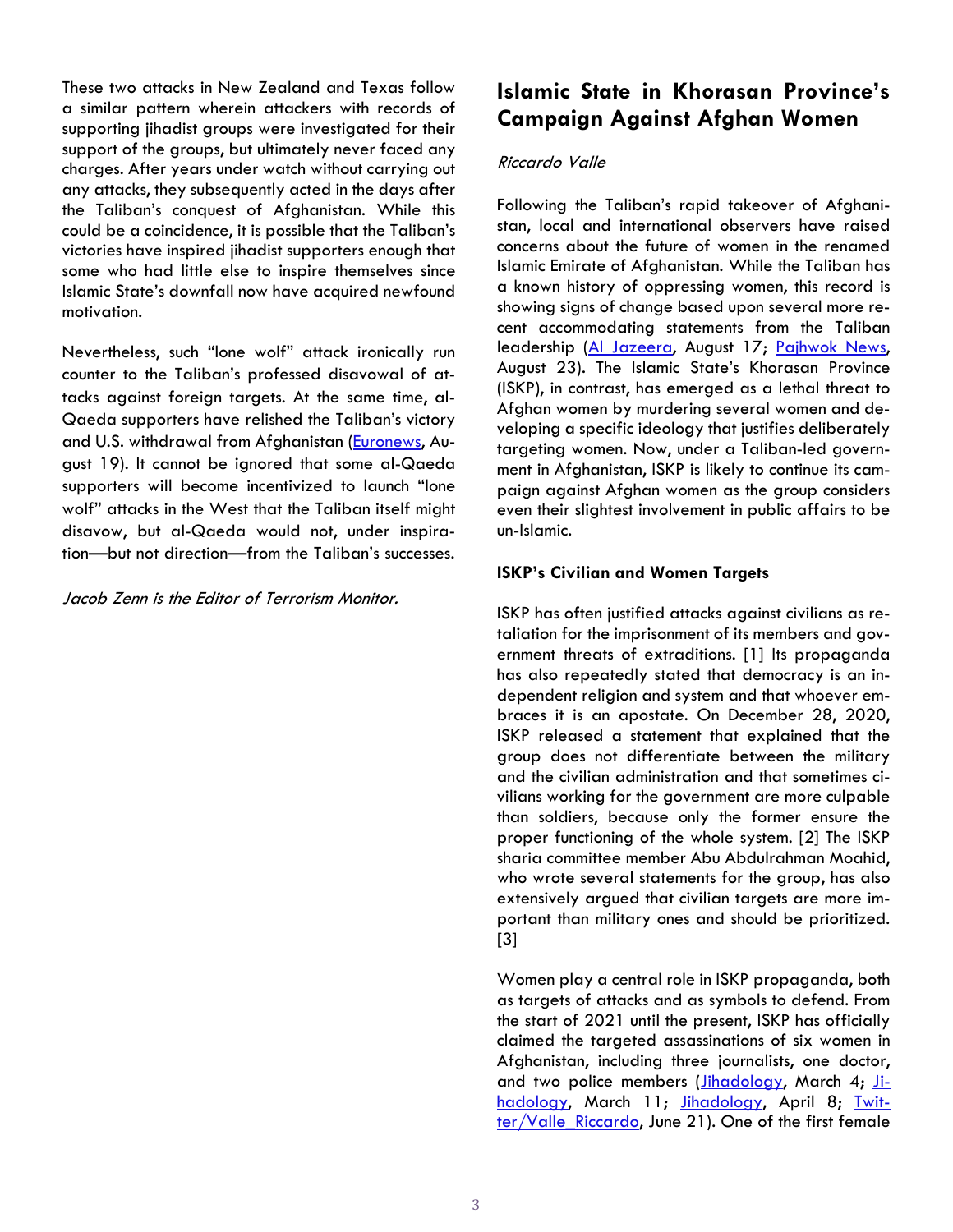targets whose death was widely reported in the media was Enikass TV journalist and civil society activist Malala Maiwand, who was shot dead in Jalalabad on December 10, 2020, along with her driver [\(Tolo](https://tolonews.com/afghanistan-168387) [News,](https://tolonews.com/afghanistan-168387) December 10, 2020). While issue 265 of the Islamic State's al-Naba newsletter briefly covered the assassination (*Jihadology*, December 18, 2020), ISKP extensively elaborated on the permissibility of targeting women after the group claimed the assassination of three other Enikass TV female journalists, Mursal Wahidi, Sadia Sadat, and Shahnaz Roafi, on March 2, 2021 [\(Dawn,](https://www.dawn.com/news/1610408) March 3).

The day after their assassination, the ISKP news channel, Akhbar Wilayah Khorasan, circulated a message from ISKP spokesman Sultan Aziz Ezzam titled, "We are the People of Action." He justified the killing of the three female journalists on the basis that the Afghan government had destroyed several ISKP villages, leading to the deaths of women and children. He also stated that women were targeted as a reaction to the Afghan government's intention to hand over captured foreign ISKP members to their countries of origin. The assassination of Malala Maiwand and the bombing in Kabul of a bus with five doctors from Pule-Charkhi prison, which included two women, were also warnings both for the Afghan government and female journalists that they should not work in support of Afghan democracy (The [News](https://www.thenews.com.pk/print/763116-2-female-doctors-among-five-killed-in-afghan-bombing) [Pakistan], December 23, 2020).

Shortly after this, ISKP's sharia committee released a 33-page long booklet titled "Surely We Will Strengthen You Against Them." It criticized the role of women in contemporary societies, including those with both non-Muslim majorities and Muslim majorities, and specifically asserted that, based on the case of Malala Maiwand, women who decide to engage in activities that support the democratic system are actively fighting against ISKP militants. Further, such women also engage in apostasy and become legitimate and mandatory targets, with ISKP threatening that other "Malalas" will follow.

The ISKP booklet is particularly hostile towards journalists, arguing that journalism is tantamount to apostasy. Female journalists are described specifically as a tactic employed by the Afghan government in its propaganda war and are considered more dangerous than men for several reasons. These reasons include the fact that women journalists send a message that men and women enjoy equal rights (as enshrined in the Afghan constitution) and help to convince other

women to participate in local politics and work as lawyers, journalists, and teachers. According to the booklet, journalism in support of the Afghan republican system represents a greater blasphemy than the blasphemy of a soldier, and being a female journalist is a greater blasphemy than that of being a male journalist.

In addition to the targeting of 'apostate' women, ISKP media releases also frequently highlight the purity of their own women and the suffering that they had to endure, ranging from imprisonment to attacks. For example, another 30-page publication released in mid-June 2021 by ISKP's al-Millat Media noted that ISKP members were killed regardless of whether they were militants or civilians or men or women. It accused the Afghan government of hypocrisy and alleged that it indiscriminately targeted women, and then called on ISKP militants to avenge their "martyred sisters." [4] The issue of ISKP women being killed by the Afghan government has become a powerful propaganda theme, which ISKP frequently leverages to call for more attacks.

## **ISKP's Criticisms of the Taliban's Policies Toward Women**

Now that the Taliban have gained control over almost all of Afghanistan, ISKP will likely continue its attacks on soft targets, possibly including female workers employed in the Taliban administration, media, or any other public field. In two recent statements released by ISKP's al-Millat Media in mid-August 2021, two ISKP members lashed out against the Taliban and their behavior regarding women. In the first statement, ISKP member Khalid Umar Khaksar criticized the Taliban for their latest visit to China and stated that the Taliban is establishing relations with a country that imprisons Muslim women only because they are wearing the hijab. Khaksar further accused Taliban leaders of disrespecting women in the provinces they control in Afghanistan, and indirectly taking part in China's genocide of Muslim women in prisons. [5]

The second statement, written by Dr. Umar Afghan, was a message to Taliban militants inviting them to join ISKP. It derided the Taliban as a secular and nationalist group that serves the interests of the U.S., China, Iran, Pakistan, and Russia, and also highlighted the Taliban's mistreatment of women, including accusations that the Taliban had abandoned Aafia Siddiqui and betrayed other jailed women [\(Dawn,](https://www.dawn.com/news/1153276) December 26, 2014). [6] The case of Aafia Siddiqui has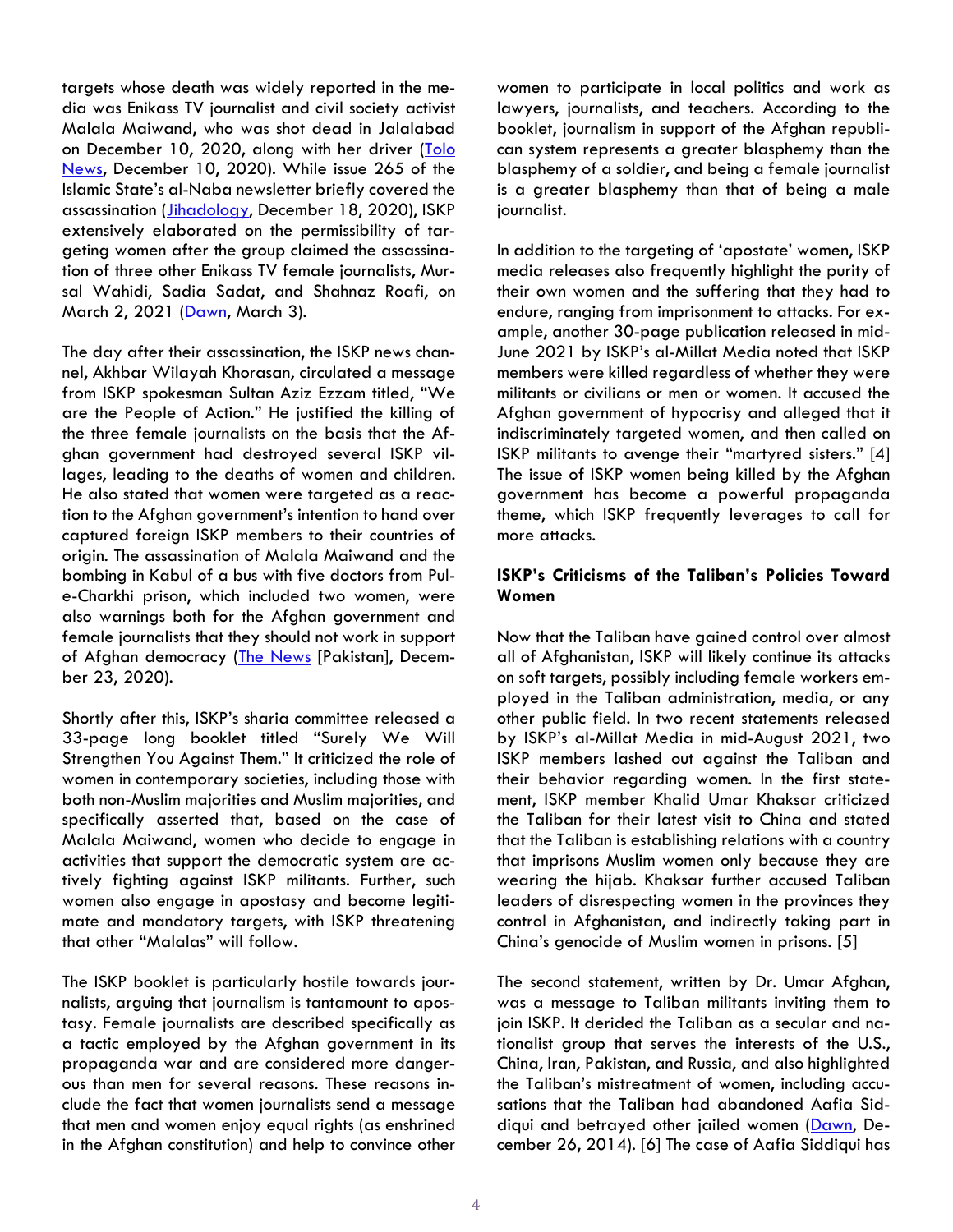also been recently featured in the first ever Urdu-language magazine of Islamic State's Pakistan Province (ISPP), Yalghar [\(Terrorism](https://jamestown.org/program/islamic-states-pakistan-province-launches-new-jihadist-magazine-revealing-struggling-propaganda-effort/) Monitor, June 4).

Given that ISKP considers the Taliban a nationalistic, patriotic, and ethnic movement which will impose an anti-Islamic and secular regime, it is highly possible that ISKP will target women involved with the new Taliban-led Afghan government (Twitter/Valle Ric[cardo,](https://twitter.com/Valle_Riccardo_/status/1427952402792071170?s=20) August 18). While the Taliban have yet to articulate or enforce new rules for female workers, it seems likely that ISKP militants will exploit the same justifications they formulated for the republican system and apply them to the changed situation in Afghanistan to target women participating in civil society. Issue 300 of al-Naba , which included an editorial dedicated to the mocking of the Taliban victory in Afghanistan, already argued that the Taliban would not apply sharia in Afghanistan (*Jihadology*, August 19). Therefore, the editorial concluded, both the former Ashraf Ghani government and the current Taliban government under Abdul Ghani Baradar Akhund are equally 'apostate.' Moreover, the fact that the Taliban have taken control of Bagram and Pul-e-Charkhi prisons where several ISKP members, including men and women, are located and now face a dark future under the Taliban's watch may act as a catalyst for a violent ISKP reaction, as the group stresses the purity of (and need to defend) ISKP women (BBC [Urdu,](https://www.bbc.com/urdu/regional-58276102) August 24).

Riccardo Valle is <sup>a</sup> terrorism expert at the University of Trieste.

#### **Notes**

[1] Two key statements from ISKP spokesman Sultan Aziz Ezzam threatened the Kabul government of retaliation on civilians, first on May 4, second on June 4.

[2] "And, by Allah, I will certainly do something against your idols" [Pashto], Sharia Committee, Akhbar Wilayah Khurasan, January 2021.

[3] A. A. Moahid, "Why Killing Civilians?" [Pashto], Al-Millat Media, July 2021.

[4] "Are you?! Civilians engaged in the implementation of democracy differ from the military", [Pashto], Unknown, Al Millat Media, June 2021.

[5] K. U. Khaksar, "Damn the ISI government with the name of the Emirate!', [Pashto], Al-Millat Media, August 2021.

[6] Dr. U. Afghan, "The Taliban are asleep in ignorance and are unaware of the truth!!!", [Pashto], Al-Millat Media, August 2021.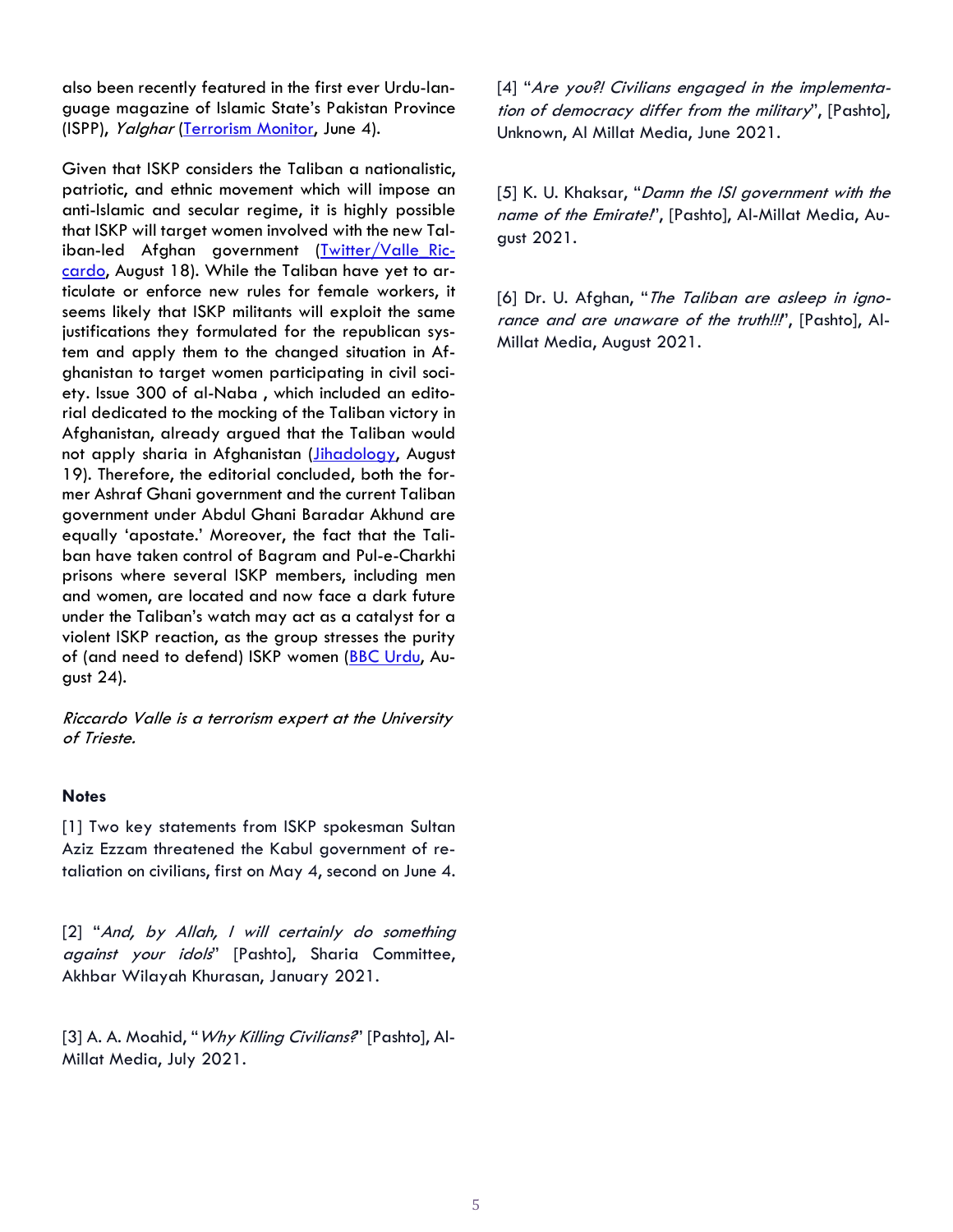## **China and Pakistan to Increase Counter-Terrorism Coordination with the Afghan Taliban**

## Syed Fazl-e-Haider

On July 14, thirteen people, including nine Chinese nationals and four Pakistanis, were killed and 28 others were injured when a bus carrying them to a construction site of the Dasu hydropower project fell into a ravine following an explosion in the Upper Kohistan area in northern Pakistan [\(Dawn,](https://www.dawn.com/news/1635150) July 15). After investigation, both Pakistan and China have confirmed that the bus blast was a terrorist attack. This confirmation was, however, made after several twists and turns by Chinese and Pakistani authorities, which are concerned that the incoming Taliban government in Kabul might embolden terrorist groups operating in neighboring Afghanistan.

## **Was the July 14 Incident a Terrorist Attack, or Accident?**

Pakistan's Foreign Office had initially described the incident as a bus accident caused by mechanical failure. Islamabad then stepped back from its earlier position. This was probably under pressure from Beijing, which urged Islamabad to conduct a more thorough investigation and claimed that initial investigations could not rule out terrorist involvement in the bus trag-edy [\(Geo TV,](https://www.geo.tv/latest/360487-dasu-incident-pakistan-china-agree-to-complete-probe-soon) July 17).

China, for its part, sent a 15-member team of investigators to Pakistan to deal with the aftermath of the bus incident. Later, Pakistani authorities claimed that the incident was a planned terrorist attack days before a meeting of the Joint Coordination Committee of the China-Pakistan Economic Corridor (CPEC). The meeting, which was scheduled for July 16, was post-poned due to the bus blast [\(Dawn,](https://www.dawn.com/news/1635618/15-chinese-officials-part-of-dasu-incident-investigation-sheikh-rashid) July 17).

Chinese media also warned that those attacking Chinese nationals would pay a heavy price. An editorial in the state-owned nationalist tabloid Global Times stated, "if Pakistan's strength is insufficient, China's missiles and special forces could also directly participate in operations to eliminate threats against Chinese in Pakistan with the consent of Pakistan. We will set an example as a deterrent" ([Global Times,](https://www.globaltimes.cn/page/202107/1228865.shtml) July 16).

The investigations involved high-level meetings between Pakistani and Chinese officials during visits to Beijing in July from Foreign Minister Shah Mehmood Qureshi and Director General Lt. Gen. Faiz Hameed of the Inter-Services Intelligence (ISI), Pakistan's intelligence agency. The Dasu terrorist attack raised concerns in Beijing and Islamabad over the security of the \$62 billion CPEC project, which is a main component of China's Belt and Road Initiative (BRI) ([Dawn,](https://www.dawn.com/news/1636626/foreign-minister-isi-chief-in-china-for-strategic-dialogue) July 24).

About two weeks after the attack, the Chinese and Pakistani investigations finally concluded that the East Turkestan Islamic Movement (ETIM), whose self-given name is the Turkistan Islamic Party (TIP), and the outlawed Tehreek-e-Taliban Pakistan (TTP), also known as the Pakistani Taliban, had carried out the July 14 terrorist attack [\(Express Tribune,](https://tribune.com.pk/story/2312665/taliban-told-to-make-clean-break-from-etim-ttp) July 28). Islamabad also placed blame on the Indian and now former Afghan intelligence agencies for the attack, as Pakistan believes that the TTP has been funded by India and the now defunct Afghan government. Foreign Minister Qureshi also told the media that China was satisfied with Pakistan's findings ([Dawn,](https://www.dawn.com/news/1640278/indian-afghan-nexus-behind-dasu-bus-attack-qureshi) August 12).

### **Beijing and Islamabad Pressure the Afghan Taliban to Crack Down on Terrorism**

A delegation of the Afghan Taliban led by Taliban negotiator and then-deputy leader (now chief political leader of the Taliban-controlled Afghan state) Mullah Abdul Ghani Baradar visited China on Beijing's invitation in July ([Express Tribune,](https://tribune.com.pk/story/2318409/mullah-baradar-to-lead-new-afghanistan-government-taliban-sources) September 3). The delegation held a meeting with Foreign Minister Wang Yi, who stated that ETIM was a threat to China's national security. He asked the Afghan Taliban to crack down on the group, which reportedly has bases in Afghanistan [\(Express Tribune,](https://tribune.com.pk/story/2312661/china-expects-taliban-to-play-important-role-for-peace-in-afghanistan) July 28).

Both Beijing and Islamabad have placed two demands before the Afghan Taliban: first, it must completely distance itself from the TTP; and second, it must launch a full-fledged crackdown on terrorist groups, particularly organizations hostile to China and Pakistan. These include TTP and ETIM, which have bases in the ungoverned areas of Afghanistan bordering Pakistan. While Islamabad has political leverage over the Afghan Taliban, Beijing has financial leverage.

Both countries also warned the Afghan Taliban of consequences if they failed to meet these demands [\(Express Tribune,](https://tribune.com.pk/story/2312665/taliban-told-to-make-clean-break-from-etim-ttp) July 28). The Afghan Taliban see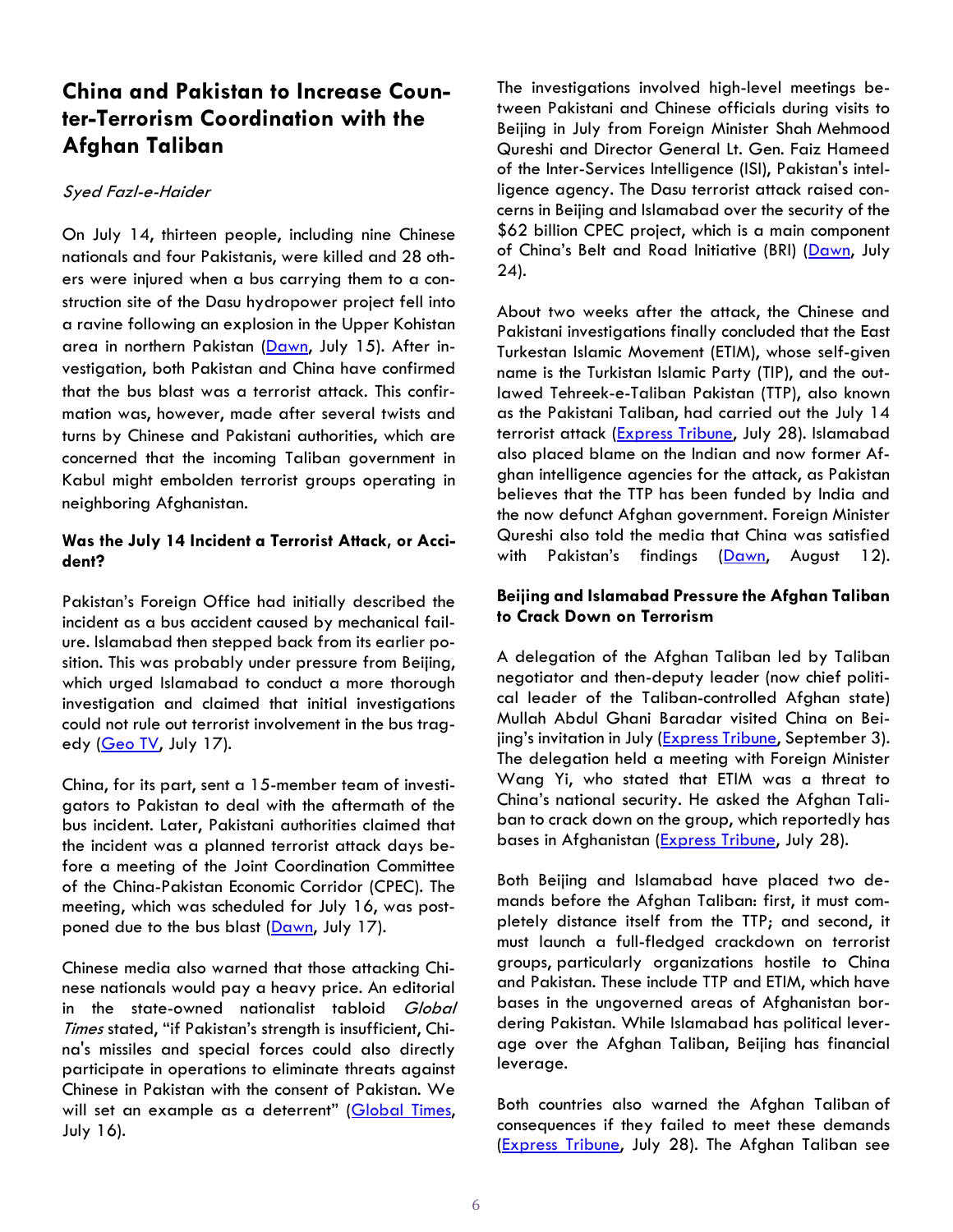China as a "friend" of Afghanistan and want China to invest in reconstruction work. The Taliban's spokesman, Suhail Shaheen, vowed in July that the group would no longer allow safe haven for China's Uyghur separatist fighters, some of whom had previously sought refuge in Afghanistan under the previous Taliban ad-ministration [\(South China Morning Post,](https://www.scmp.com/week-asia/politics/article/3140399/china-welcome-friend-reconstruction-afghanistan-taliban) July 9). Since capturing Kabul, the Taliban have reiterated that China is their main partner and investor in reconstruction and development and have indicated their interest in expanding Beijing's BRI to Afghanistan ([Express](https://tribune.com.pk/story/2318291/china-will-be-afghanistans-main-partner-say-taliban)  [Tribune,](https://tribune.com.pk/story/2318291/china-will-be-afghanistans-main-partner-say-taliban) September 2).

#### **Conclusion**

No group has claimed the July 14 incident in Dasu, and as a result the identity of the perpetrator remains a mystery. Investigations by China and Pakistan indicated the involvement of TTP in the attack, likely because both TTP and Baloch separatists have targeted Chinese nationals and Chinese interests in Pakistan in the past. However, the involvement of ETIM, which has little capability of targeting Chinese interests in Pakistan, would be surprising. The alleged terrorist attack nevertheless sent a message to Beijing that Chinese nationals engaged in development projects, and particularly those related to CPEC in Pakistan, are not safe, and that Islamabad is unable to provide security to Chinese workers and projects in the country.

China may in the future seek to establish a greater Chinese security presence at strategic points along the CPEC route that enters Pakistan via Gilgit-Baltistan from Xinjiang province and extends to Gwadar port in the country's southwest. China could also provide military assistance to the new Taliban government in Afghanistan (instead of putting boots on ground) as a means of strengthening its counterterrorism muscle and securing its regional interests. This could help the Afghan Taliban to deal with the TTP and ETIM if they are deemed to be continuing to target Chinese interests in Pakistan.

Syed Fazl-e-Haider is <sup>a</sup> contributing analyst at the South Asia desk of Wikistrat. He is <sup>a</sup> freelance columnist and the author of several books including The Economic Development of Balochistan (2004). He has contributed articles and analysis to <sup>a</sup> range of publications including Dawn, The Express Tribune, Asia Times, The National (UAE), Foreign Affairs, Daily Beast, New York Times, Gulf News, South China Morning Post, and The Independent.

## **Terrorism Monitor Interview With Dr. Antonio Giustozzi**

Terrorism Monitor sat down with Dr. Antonio Giustozzi, author of The Taliban at War (London: Hurst, 2019) and The Islamic State in Khorasan (London: Hurst, 2018), for an interview on the latest developments involving the Taliban and Islamic State in Khorasan Province (ISKP) in Afghanistan. The following has been lightly edited for grammar and clarity.

**TM:** Do you see the Taliban's 'moderation,' including communications with the press and engagement with the international community, as a recruiting boon for ISKP, which can attract Taliban defectors and other Afghans who see the Taliban as falling into 'apostasy?'

**AG:** I do not see the Taliban engaging with the press as a significant driver of ISKP recruitment. Engagement with specific international partners, by contrast, could have a major effect, depending on the type of engagement, how long it is going to be, and with which countries. The U.S. is likely to be the most controversial partner for the Taliban and joint U.S.-Taliban operations against ISKP could stir dissent in Taliban ranks. At present, other types of significant U.S.- Taliban engagement seem highly unlikely.

Russia and China are other controversial partners, and a close relationship [with either] could have a negative impact in the Taliban's ranks (especially Russia). The relationship with Russia was already controversial when it started in 2015-16, but if it came more into the open it could backfire. The Russians have reportedly been pressing the Taliban already for action against Central Asian jihadists.

The Chinese have already raised the issue of Uyghurs and the Taliban have given assurances that they will sort it out. Taliban actions against foreign jihadist groups to appease neighboring countries would be especially controversial, because there is quite a widespread sense of solidarity and comradeship with those who fought alongside the Taliban for so long.

The degree to which ISKP could absorb any Taliban dissidents would in the end depend on its financial resources. It seems unlikely that the leadership of the 'Caliphate' could afford to substantially increase its allocation of core funding in the foreseeable future,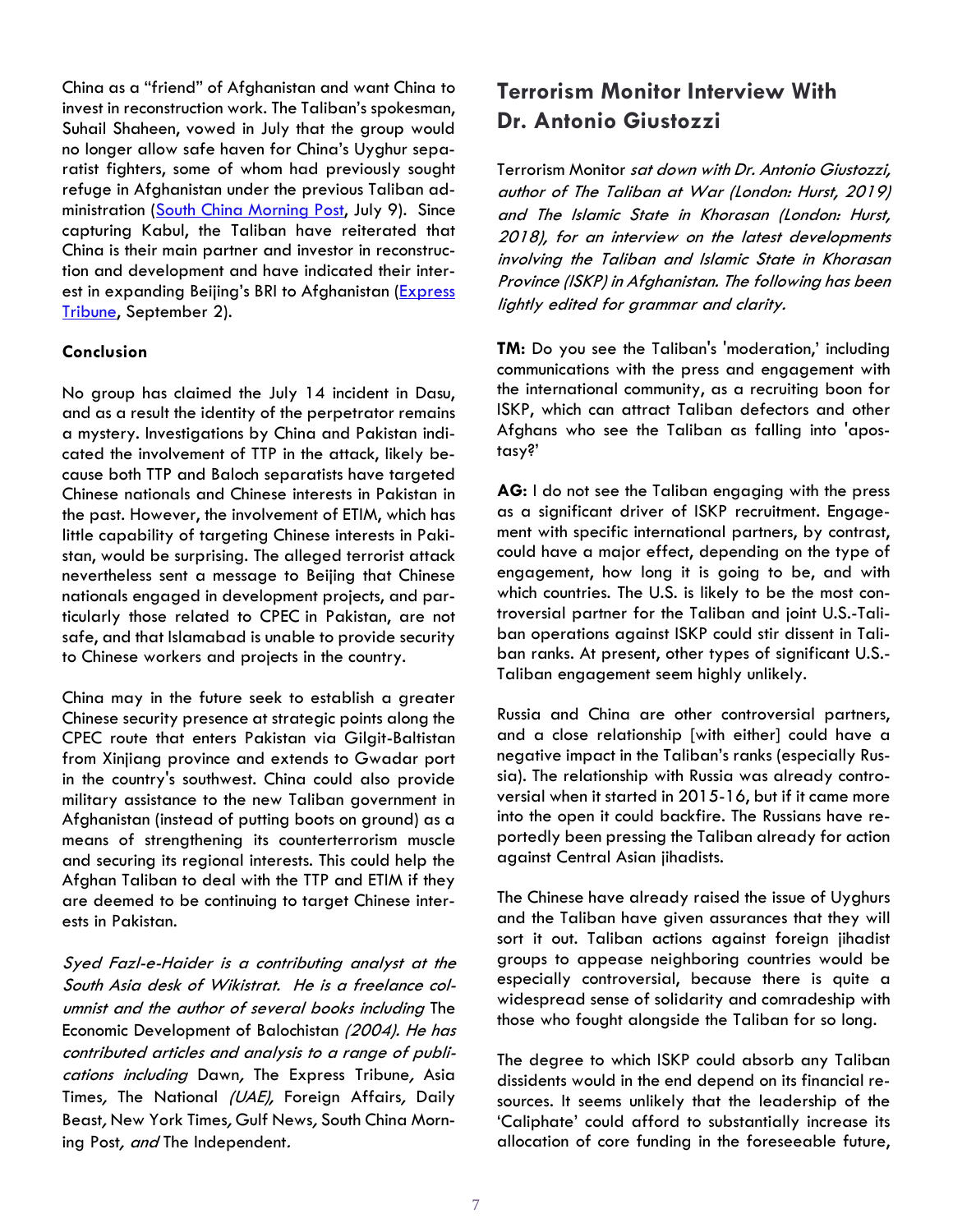so funding might have to come from somewhere else, probably through navigating regional rivalries.

**TM:** Do you envision more foreign fighters arriving in Afghanistan to join the Taliban's "Islamic Emirate" or ISKP and, if so, which group would receive more foreigners?

**AG:** I do not see what use foreign fighters would be to the Taliban at this point, other than an embarrassment. The Taliban would, if anything, be likely to encourage the flow of foreign fighters to al-Qaeda affiliates in Afghanistan.

To date, ISKP continues to receive small numbers of foreign fighters, mainly from the Middle East. The numbers are probably in the tens or maximum lower hundreds per year and expanding that is going to be a problem for ISKP, as the route to get to Afghanistan is now increasingly complicated, risky, and expensive. The use of foreign fighters in Afghanistan would be limited, given the type of warfare ISKP is now engaged in, which is largely asymmetric. Foreign fighters make poor guerrilla fighters, although they could help with managing the ISKP administration and serving in specialized tasks because their level of education is typically higher than that of the average Afghan or Pakistani recruit.

Foreign fighters with certain profiles might on the other hand be useful to export jihad from Afghanistan towards neighboring countries such as Tajikistan, Uzbekistan, China, and Iran. ISKP seems to be trying already to send cadres to Tajikistan, but by its own admission (some months ago) they are only able to send tens per year. China is even harder to enter.

Over the last year, ISKP has been trying to establish an underground presence in western Afghanistan, with the aim of enabling infiltration into Iran. It is not clear whether they have been able to get anybody into Iran from Afghanistan (typically infiltration occurs through the Pakistani border), but it seems they plan to do that.

There are no big numbers of Iranians of any ethnicity in Syria, as far as it is known, but there are Central Asians and Uyghurs, so those groups might see some rationale in moving to Afghanistan, despite the challenges of doing so. Incidentally, Imam Bukhari Jamaat, one of the largest Uzbek groups in Syria, has in recent times edged closer to ISKP in Afghanistan. This could add a further rationale for moving people from Syria to Afghanistan.

**TM:** The ISKP attack at the Kabul airport [on August 26] that killed U.S. troops and numerous civilians was seemingly predictable in hindsight; what types of targets do you foresee ISKP attacking in the near future?

**AG:** Much will depend on ISKP's capabilities. Much of their capacity depended on allies with elements of the Haqqanis (i.e., Fedayin Commission, for complex attacks and large-scale use of explosive), Haqqani splinters (i.e., Karwan Abu Obaida, for targeted assassinations), and Hizb-I Islami elements (for rocket attacks). It is not clear whether any of these partnerships are continuing and whether the collapse of the security apparatus in Kabul on August 15 allowed ISKP to move into Kabul in sufficient (and sufficiently skilled) forces to operate unaided.

Should the capability be there, ISKP would in all likelihood intensify its campaign to assassinate Taliban cadres, leaders and sympathizers, which it started some time ago. It would also want to embarrass the Taliban with massive indiscriminate attacks, creating tensions between different Taliban factions that are already jockeying for the control of Kabul. Targeting religious minorities, especially Shi'a, also helps ISKP raise funds among radical sectarian donors in the Gulf.

More generally, if ISKP was able to spread terror in the city of Kabul, it would certainly undermine the self-confidence of the Taliban and possibly prompt indiscriminate retaliation, which could in turn drive more recruits towards ISKP. The recent killing of a pro-ISKP cleric, Abu Odaidullah Mutawwakil, who was apparently detained by the Taliban (or rogue Taliban members) some days earlier, already raises the possibility of the Taliban using death squad tactics against ISKP sympathizers. Things would only get worse if ISKP hit the Taliban hard in Kabul. Before the fall of Kabul, there were a couple of ISKP attacks that seemed to be targeting pro-Taliban clerics around Kabul, and also hitting quite indiscriminately at their followers as well.

**TM:** Will ISKP be a primarily asymmetric force against the Taliban government in Afghanistan or will it also seek to retain some territorial control in Nangarhar or elsewhere?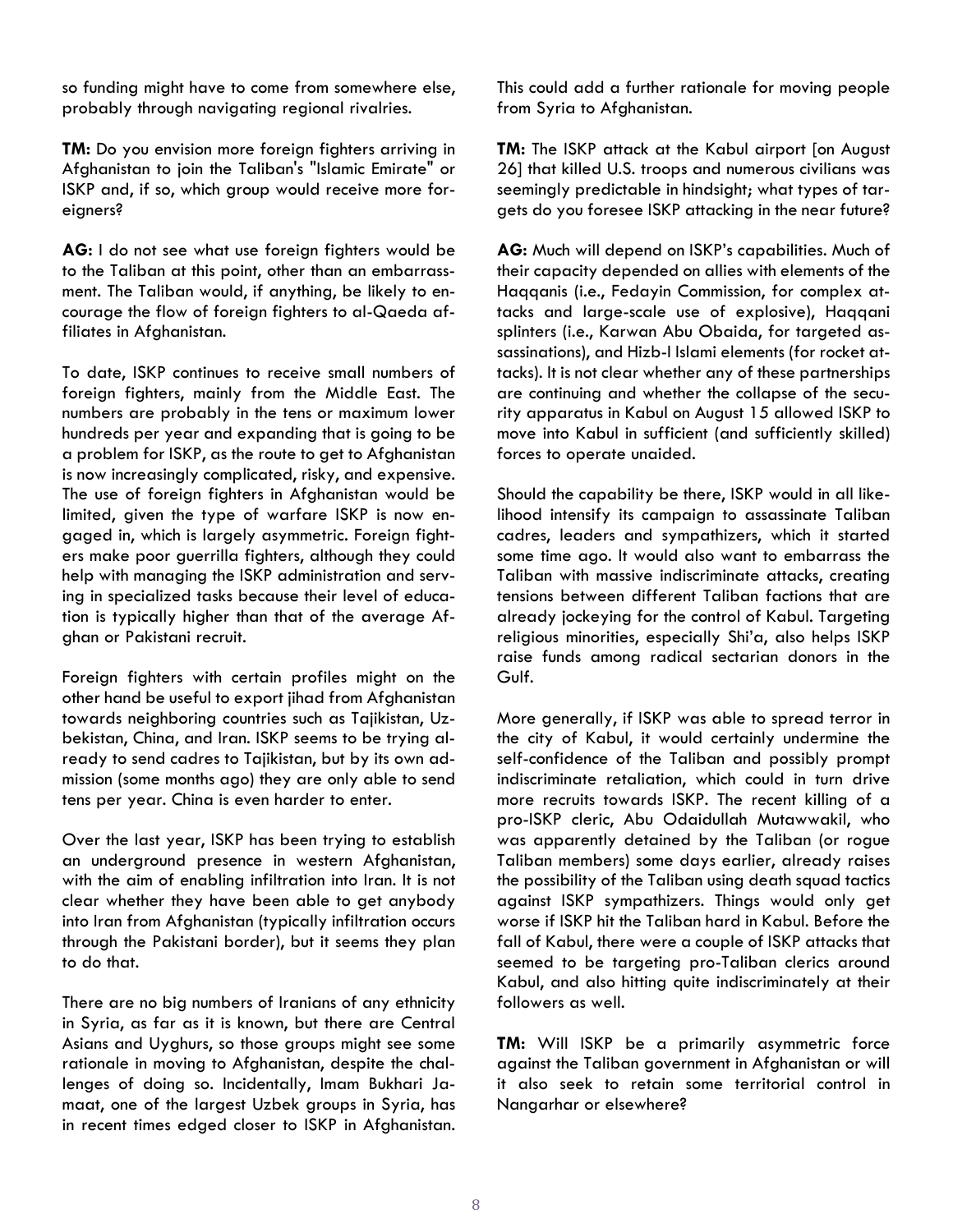**AG:** ISKP currently has a main base in the district of Jurm, in Badakhshan Province, and several small bases elsewhere, primarily in Kunar Province. It still has a small base in Achin, Nangarhar, and has been trying to sneakily reassert some presence in a number of provinces through remote bases or underground cells. Clearly the old strategy of taking on the Taliban with large military attacks has been abandoned for now, and instead ISKP have been preparing for an extensive asymmetric campaign. They need to maintain a few bases around the country for logistical support, command and control, training, and also one big headquarters to host the leadership. So far, they have been reliant on divisions within the Taliban of Badakhshan for keeping the headquarters near Jurm safe. They also have logistical bases and training camps in Pakistan, but they are dependent on the tolerance of the Pakistani authorities to keep those open and reachable. ISKP would probably prefer to be completely autonomous from Pakistan.

In the medium term, the aim of ISKP remains establishing a safe haven in the east— something large and protected enough to potentially become the world headquarters of the Islamic State–because Syria is not a comfortable place to be anymore. ISKP believes that they have great potential in the east as many eastern Taliban are disgruntled and dissatisfied with their leadership, and Salafism is widespread in the region. Especially if U.S. drone and airstrikes against ISKP stopped, massing forces could again become a viable option, given also the absence of a Taliban air force. The difference, however, would be that the Taliban would now be likely able to concentrate their best units against ISKP; in 2019, when the Taliban were for the first time able to deploy a significant number of elite units against ISKP in Nangarhar, they routed it in ISKP's biggest defeat ever. In the end, ISKP will deploy the tactics that they will deem most suitable in the actual operating environment.

**TM:** Will there be rivalries between the Taliban rulers, including the top political leader Abdul Ghani Baradar, Mullah Umar's son Mawlawi Muhammed Yaqub, the "Commander of the Faithful" Haibatullah Akhundzada, and Sirajuddin Haqqani of the Haqqani network, or will they remain united in dealing with the diplomatic and internal governance challenges that the Taliban faces?

**AG:** At present the main fault line is between Haibatullah/Baradar/Yaqub and the southerners in general and the Sirajuddin/Haqqani network because of the latter demanding a disproportionate share of power for their group. In the long run, Yaqub has been aspiring to Haibatullah's job and there are persistent rumors about the state of Haibatullah's health.

Then there is tension between Haibtaullah/Baradar/Yaqub and the top military leaders in the south, whose power and influence were increased by the blitzkrieg against Ghani's government. Abdul Qayum Zakir and Ibrahim Sadar, who were the real engineers of the military campaign, want to have their say on political matters too now.

And the early victories in the north have raised the profile of Salahuddin (head of the north and an Uzbek from the north-west) and Fasihuddin (a Tajik in charge of the north-east). Now their networks want to be represented at the top in Kabul. Similarly, the eastern Taliban are underrepresented, and they say that.

**TM:** How likely is it that ISKP will attack Chinese interests either in Afghanistan itself or on Chinese territory as 'punishment' for its collaboration with the Taliban leadership?

**AG:** There aren't many Chinese interests in Afghanistan right now. Surely, however, if the Chinese were to deliver what the Taliban expects of them, which is massive investment in the Afghan economy, they would offer plentiful targets for ISKP a few years down the line. The Chinese would expect the Taliban to put their house in order first and could well provide some help to the new Taliban security sector in order to help them consolidate their hold. Not just ISKP, but any kind of opposition would be a concern. The presence of al-Qaeda-linked groups, including Central Asians and of course some Uyghurs too, is surely something the Chinese would want to see resolved. Nationalist and regionalist opposition groups among Chinese ethnic minorities would represent another cause of concern.

**TM:** How can the Taliban be expected to balance its diplomatic relations with competing powers, such as Iran, Pakistan, and India, and will Russia be the odd man out in Afghanistan?

**AG:** The Taliban made a faint attempt to keep India in, possibly to raise their own value in the eyes of the Pakistanis and signal independence. India, however, announced support for the resistance in Panjshir and is now completely out. They are the odd man out.